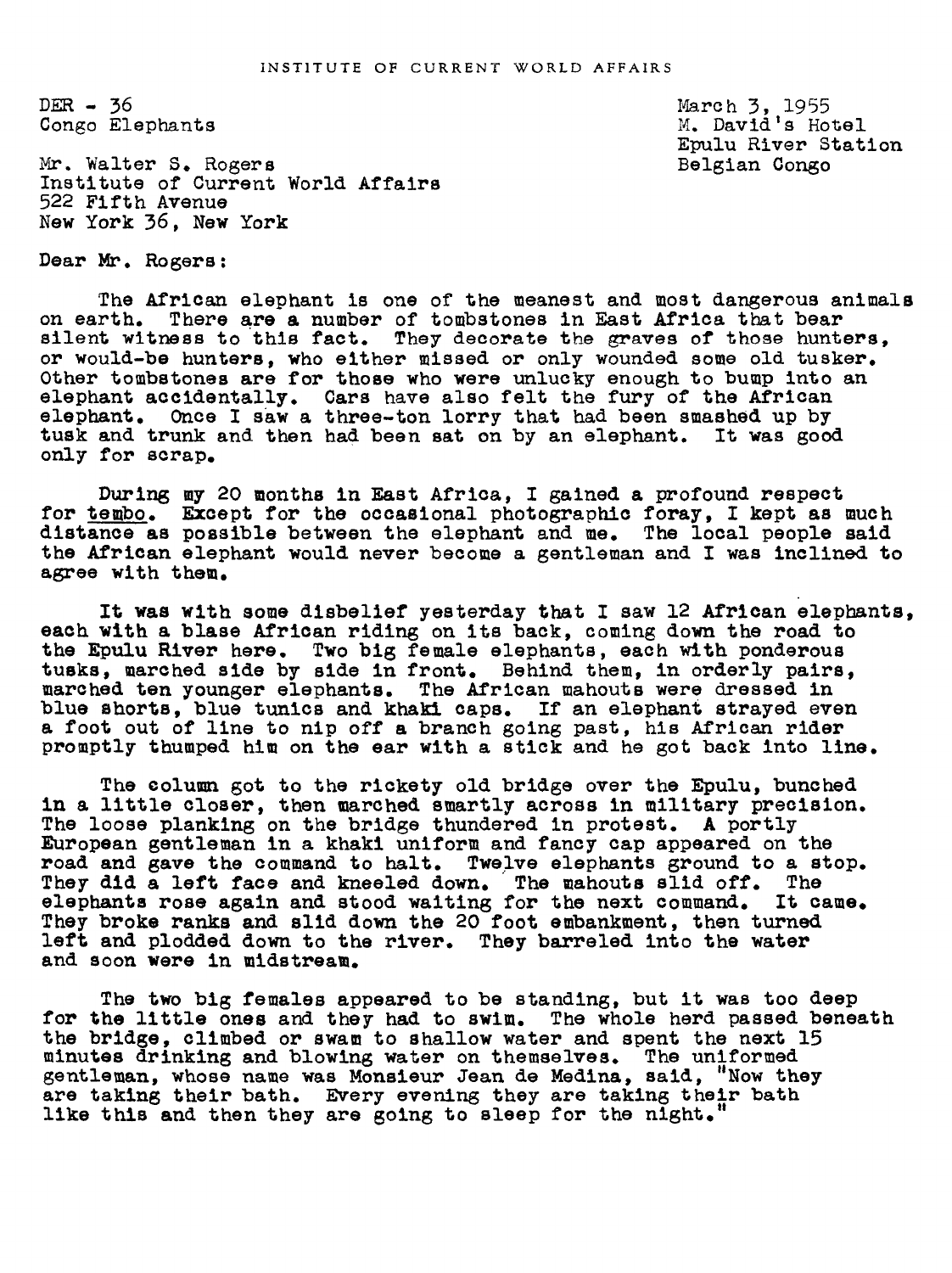DER  $-36$ 

Only in the Congo does the above scene take place. The Belgians<br>to be the only people in Africa who have tamed and trained the seem to be the only people in Africa who have tamed and trained the fierce African elephant. All of those elephants performing in circuses in the United States and Europe are Indian elephants, smaller and much more gentle than their dyspeptic African cousins. Some African elephants have been sent to zoos abroad, but they are dangerous and have to be guarded closely. It really is not too surprising that the Belgians are doing what no one else ever dreamed of attempting. The Belgians are doing what no one else ever dreamed of attempting. Congo is one vast business enterprise, run on efficient and systematic lines, and an effort is made to develop all the resources of the territory. There are elephants aplenty and it was only a matter of time before the industrious Belgians turned their attention to this resource as well.

While the elephants snorted and splashed in the river below, we stood on the bridge with de Medina and he told us about himself and his elephants. His title is Officier de Chasse for the Congo government and he seems to be about  $\overline{60}$  years old. He wears big horn rimmed glasses. He was born in the Portuguese West Coast territory of Angola and he studied zoology at the biversity of Lisbon. He has been in the Congo for 35 years. In addition to supervising the upbringing of elephants, he captures gorillas, okapis (a rare forest buck) and other game. It is a government enterprise and the animals are sold to circuses and zoos abroad. De Medina has nine children, some of whom are still in school, and he lives in a comfortable thatch roofed cottage overlooking the Epulu.

In the old days the elephant business was a big thing. Congo plantation owners bought elephants and used them to pull out stumps and perform similar heavy work. But now? De Medina sighs. "The and perform similar heavy work. But now? De Medina sighs. bulldozer is replacing the elephant. The African elephant, even if we train him, he can be dangerous. So? A bulldozer causes no trouble. The planter buys one instead." De Medina recalls only one planter who sticks to the tried and true method. The rest have switched to bulldozers.

Elephantdozers are becoming a thing of the past, but the Congo government still sells trained elephants to foreign zoos. The idea of training them is to make them a little easier to handle. De Medina's elephants serve another purpose as well: the Congo is eager to attract tourists and they make a good tourist attraction.

For the Congo, elephant training is an old business. In 51 years, 600 elephants have gone through the mill and have been shipped off to plantations and zoos. In former days, full and half grown elephants were captured. But they proved to be too dangerous; there were always a number of fatalities among handlers. These days only young elephants, two to four years old, are caught.

The technique is to stampede a herd. The youngsters are unable to keep up and men move in after them aboard tame elephants. As soon as the fickle youngsters spot the tame females, they follow them away. If the real mother should return to claim her offspring, a man darts in front of her on a horse to provoke a charge. An elephant can do perhaps 20 miles an hour in a short sprint, but a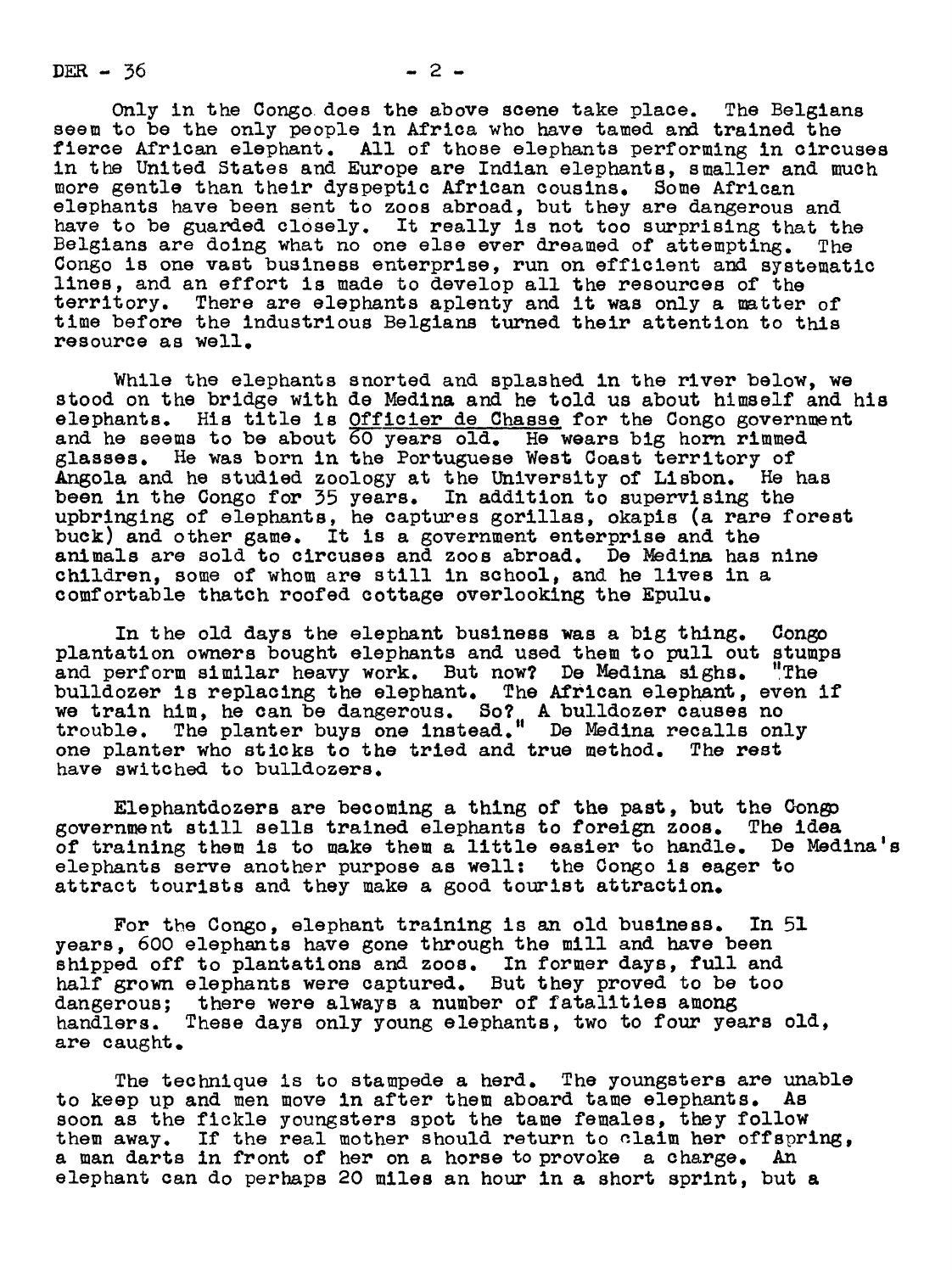$DER - 36$   $- 3 - 3$ 

to the camp.

The captures are made a couple of hundred miles to the northeast and the young elephants are put through the preliminary paces there. Then they are brought to de Medina's camp at the Epulu for further schooling. Some respond quickly and are fully trained in only three weeks. It takes up to six months with others.

Each morning they go out into the Ituri forest with a few African herdsmen and, unchained, they graze all day. Late in the afternoon they are herded back to the road, the mahouts climb aboard and they come down to the river for the bathing and drinking routine. After that, the mahouts call them out, individually and by name, and they march in formation to a nearby grove where they are chained for the night.

We asked de Medina if they ever run away. "Oh, no," he said. I're afraid of the wild elephants in the forest." It seems that the elephants like living in de Medina's camp. "One time we had a young male who was very mean. Very daugerous. So we chained him to two big elephants and they marched him 100 kilometers (about 60 miles) into the forest. The boys unchained him there and they left him. In a week he was back at my camp. So I said, 'He must go.' This time the two elephants took him 2OO kilometers. He was back in a month.

The prodigal came lumbering down the road at that moment, chained to one of the two big tame ones. "He is so daugerous," de Medina said. "Every minute he is looking for a person or another elephant to sink his tusks into."

We went over to de Medina's house. The mahouts came straggling along behind us and lined up in front of a flag pole. "Now we must lower the flag," de Medina said. A bugle sounded. The mahouts snapped to attention, a ragged line of Africans whose uniforms ranged from deep blue to just the suggestion of blue, depending on the number of washings. The bugle sounded again. De Medina saluted from the verandah of his house. The Africans saluted too and the black, yellow and orange flag of Belgium was lowered for the night. "Now," said de Medina, "my day is finished."

A servant brought beer to the verandah. As we talked the nigh came on. Lightning flashed in the sky, clouds began to gather and the fast muddy waters of the Epulu took on a pink tint. The reason I am alive today is because of the pigmies," de Medina said. "I went with them on one of their hunts for elephant once. They told me, 'Now you must do everything we do.' When we came to the first fresh elephant dropping, the pigmies rubbed the excrement on their arms. legs, chests. They said, 'You must do it too.' I did not want to---you understand that---but I did. Then an elephant charged us.